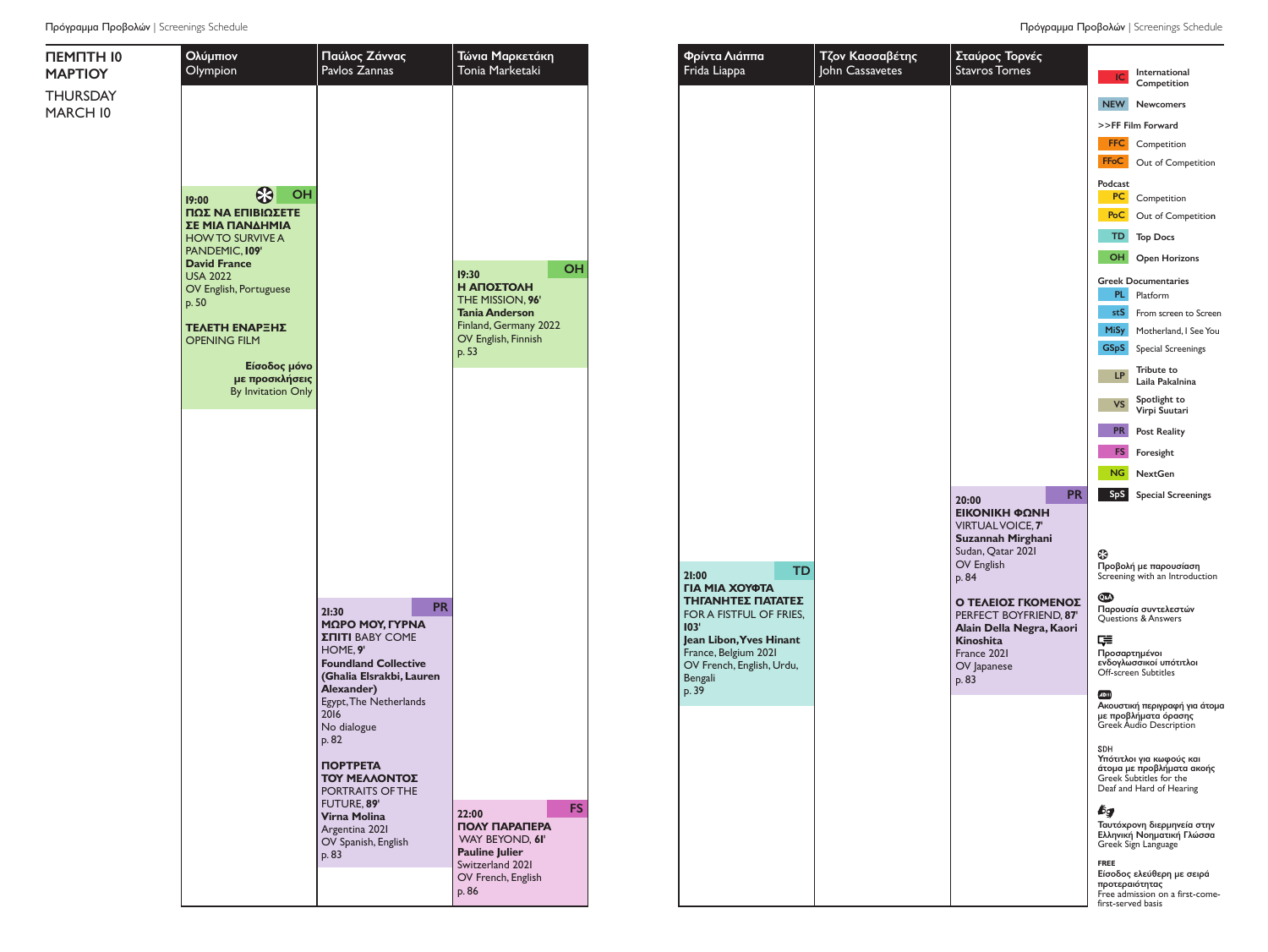Ολύμπιον Olympion Παύλος Ζάννας Pavlos Zannas Τώνια Μαρκετάκη Tonia Marketaki ΠΑΡΑΣΚΕΥΗ 11 ΜΑΡΤΙΟΥ FRIDAY MARCH 11 **17:00**  TD **Η ΙΣΤΟΡΊΑ ΤΟΥ ΕΜΦΥΛΊΟΥ ΠΟΛΈΜΟΥ** THE HISTORY OF THE CIVILWAR, **94' DzigaVertov, Nikolai Izvolov (restoration)**  $R_{\text{Hesia}}$  2021 OV Russian  $p.39$ **16:00**  OH **ΓΛΥΚΟΠΑΤΆΤΑ** BATATA, **127' Noura Kevorkian** Lebanon, Canada, Qatar 2021 OV Arabic,Armenian, **English** p. 43 **18:00**  Q&A VS **ΆΑΛΤΟ – ΑΡΧΙΤΈΚΤΟΝΑΣ ΤΩΝ ΣΥΝΑΙΣΘΗΜΆΤΩΝ** AALTO, **102' Virpi Suutari** Finland 2020 OV Finnish, German, English, Swedish, Italian, **French** p. 81 **19:45**  Q&A OH **ΠΏΣ ΝΑ ΕΠΙΒΙΏΣΕΤΕ ΣΕ ΜΙΑ ΠΑΝΔΗΜΊΑ** HOWTO SURVIVE A PANDEMIC, **109' David France** USA 2022 OV English, Portuguese  $p.50$ **20:00**  Q&A OH **ΤΟ ΑΌΡΑΤΟ ΒΟΥΝΌ**  THE INVISIBLE MOUNTAIN, **83' Ben Russell** USA 2021 VS OV Finnish, English p. 51 **23:15** OH **ΤΖΈΙΝ ΚΑΙ ΣΑΡΛΌΤ** JANE BY CHARLOTTE, **88' Charlotte Gainsbourg** France 2021 OV French, English p. 51  $23.00$  TD **ΧΑΡΑΚΏΜΑΤΑ** TRENCHES, **85' Loup Bureau** France 2021 OV Ukrainian, Russian, French  $p. 41$  $21:30$  Q&A **ΕΝΑ ΡΑΔΙΟΦΩΝΟ ΓΙΑ ΤΟΝ ΛΑΟ – ΜΠΑΛΑΝΤΕΣ ΑΠΟ ΜΙΑ ΔΑΣΩΔΗ ΧΩΡΑ** A PEOPLE'S RADIO – BALLADS FROM A WOODED COUNTRY, **27' Virpi Suutari** Finland 2021 OV Finnish p. 81 **ΕΠΙΧΕΙΡΗΜΑΤΙΕΣ** ENTREPRENEUR, **76' Virpi Suutari** Finland 2018 OV Finnish, English, Chinese p. 81

Φρίντα Λιάππα Τζον Κασσαβέτης Σταύρος Τορνές Frida Liappa John Cassavetes Stavros Tornes **IC** International<br>Competition NEW Newcomers >>FF Film Forward FFC Competition **FFoC** Out of Competition Podcast **17:00**  Q&A OH **17:00**  NEW **PC** Competition **ΜΠΛΕ / ΚΌΚΚΙΝΟ / MALINTZIN 17**, **64' PoC** Out of Competition **ΑΠΈΛΑΣΗ** BLUE / RED / **Eugenio Polgovsky, Mara Polgovsky** TD Top Docs DEPORT, **82' Lina Lužyte.** Mexico 2022 **OH** Open Horizons Germany 2021 OV Spanish **18:00**  Q&A OH OV Farsi p. 25 Greek Documentaries **FAR.GO.BOTS**, **116'** p. 44 PL Platform **Άγγελος Τσαούσης** Angelos Tsaousis stS From screen to Screen Greece, USA 2022 MiSy Motherland, I SeeYou OV Greek, English, Romany GSpS Special Screenings p. 48 **LP** Tribute to<br>Laila Pakalnina VS Spotlight to Virpi Suutari **Post Reality** FS Foresight NG NextGen **20:00**  Q&A NEW SpS Special Screenings **ΤΙ ΑΠΟΜΈΝΕΙ ΣΤΗΝ ΠΟΡΕΊΑ**WHAT REMAINS **21:00**  Q&A OH ONTHEWAY, **93' ΜΕΛ** MEL, **76' Jakob Krese, Danilo Do Inna Sahakyan, Paul** Ø **Carmo Cohen** Προβολή με παρουσίαση Germany, Brazil, Mexico **Screening with an Introduction**<br>Screening with an Introduction Armenia,The Netherlands 2021 2021 OV Spanish  $\odot$ OV Armenian<br>p. 52 p. 26 p. <sup>52</sup> **22:00**  Q&A OH **ΝΑ ΜΗΝ ΈΧΕΙΣ ΠΟΎ** Παρουσία συντελεστών Questions & Answers **ΝΑ ΠΑΣ** NOWHERE TO  $E =$ GO, **67'** Προσαρτημένοι ενδογλωσσικοί υπότιτλοι **Λουκάς Αγέλαστος,** Off-screen Subtitles **Σπυριδούλα Γκούσκου** | Lukas Agelastos, Spiridoula  $\sqrt{2}$ Gouskou Ακουστική περιγραφή για άτομα Greece 2022 με προβλήματα όρασης Greek Audio Description OV Greek p. 54 Υπότιτλοι για κωφούς και άτομα με προβλήματα ακοής Greek Subtitles for the **23:00**  OH Deaf and Hard of Hearing **ΠΛΎΣΗ ΕΓΚΕΦΆΛΟΥ: ΣΕΞ-ΚΆΜΕΡΑ-ΕΞΟΥΣΊΑ** bд Ταυτόχρονη διερμηνεία στην BRAINWASHED: SEX-Ελληνική Νοηματική Γλώσσα CAMERA-POWER, **107'** Greek Sign Language **Nina Menkes FREE** USA 2022 Είσοδος ελεύθερη με σειρά OV English προτεραιότητας p. 44 Free admission on a first-comefirst-served basis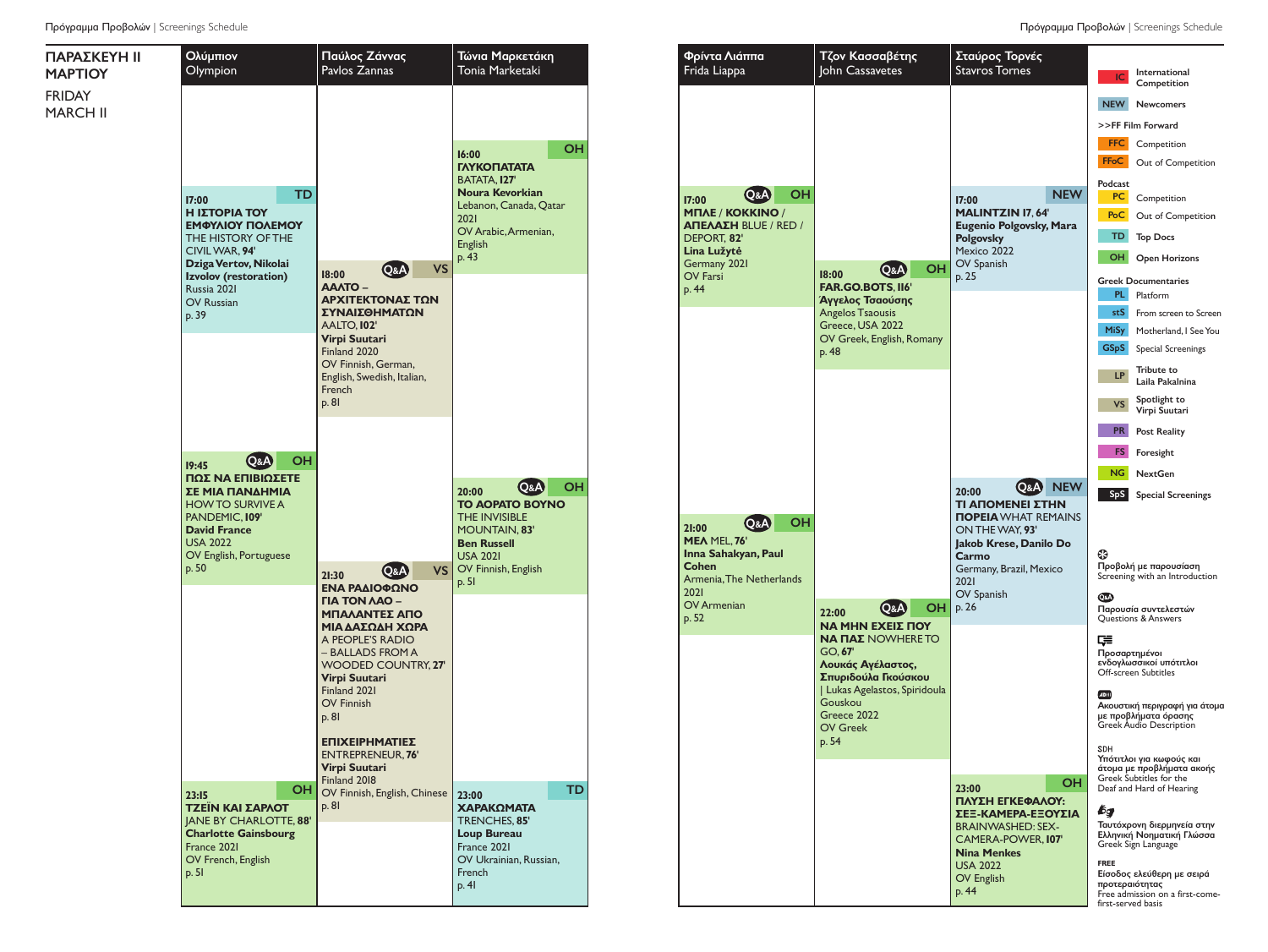

Πρόγραμμα Προβολών | Screenings Schedule **Πρόγραμμα Προβολών | Screenings Schedule** Πρόγραμμα Προβολών | Screenings Schedule

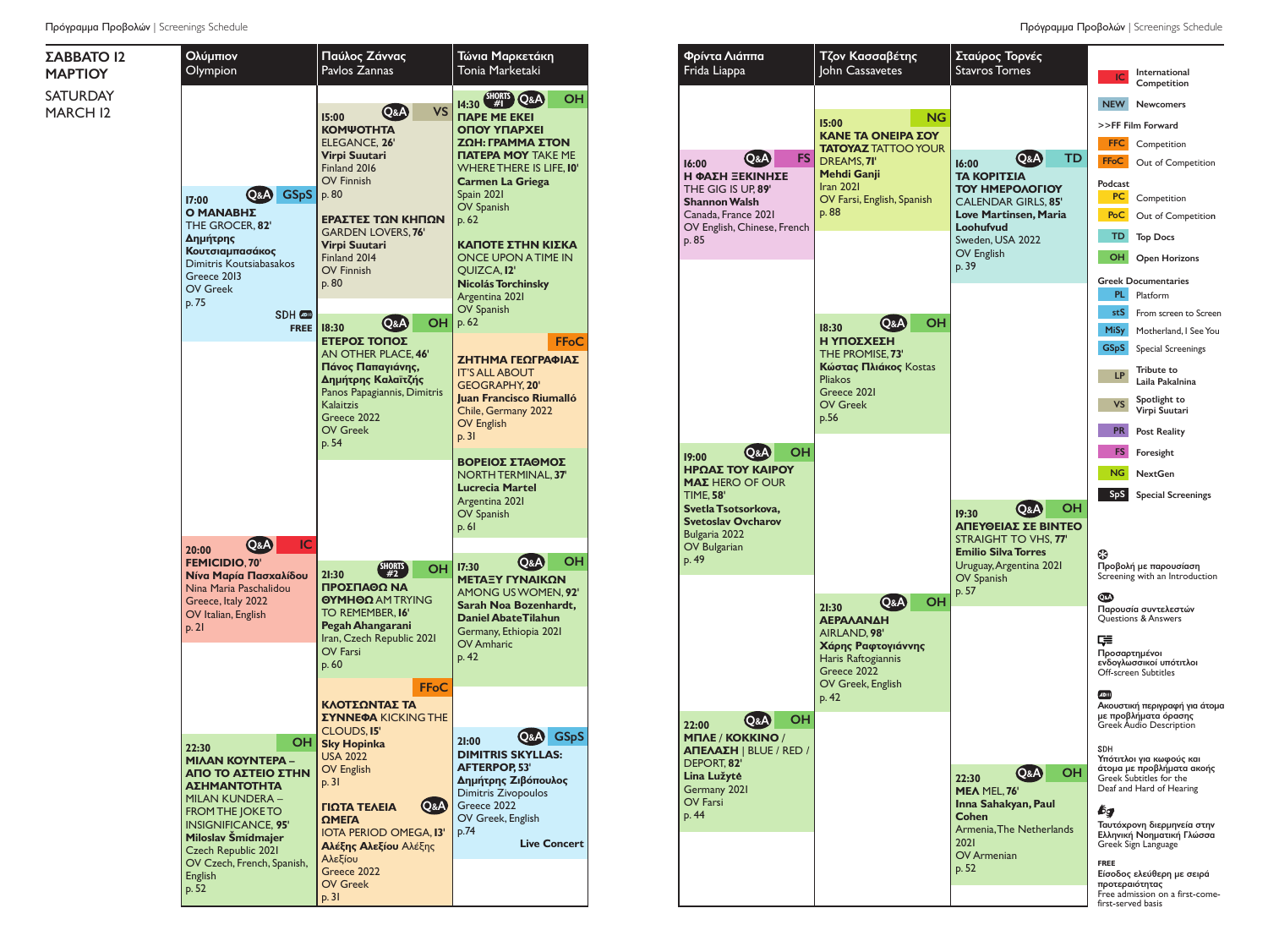

| Φρίντα Λιάππα<br>Frida Liappa                                                                                                                                                                                                                                                              | Τζον Κασσαβέτης<br>John Cassavetes                                                                                                                                                                                  | Σταύρος Τορνές<br><b>Stavros Tornes</b>                                                                                                                                                         | International<br>IC                                                                                                                                                                                                                                                                                                                                                                                                                                                                                                                                                                                                                           |
|--------------------------------------------------------------------------------------------------------------------------------------------------------------------------------------------------------------------------------------------------------------------------------------------|---------------------------------------------------------------------------------------------------------------------------------------------------------------------------------------------------------------------|-------------------------------------------------------------------------------------------------------------------------------------------------------------------------------------------------|-----------------------------------------------------------------------------------------------------------------------------------------------------------------------------------------------------------------------------------------------------------------------------------------------------------------------------------------------------------------------------------------------------------------------------------------------------------------------------------------------------------------------------------------------------------------------------------------------------------------------------------------------|
| <b>OH</b><br>15:30<br>ΑΠΟΣΤΟΛΗ: ΧΑΡΑ<br>– ΒΡΙΣΚΟΝΤΑΣ<br>ΤΗΝ ΕΥΤΥΧΙΑ ΣΕ<br>ΤΑΡΑΓΜΕΝΟΥΣ<br><b>KAIPOYE</b> MISSION: JOY<br>– FINDING HAPPINESS IN<br><b>TROUBLED TIMES, 90'</b><br><b>Louie Psihoyos, Peggy</b><br><b>Callahan</b><br><b>USA 2021</b><br>OV English, Thai, Afrikaans<br>p. 53 | ΟН<br>15:00<br>ΠΑΙΔΙΑ ΤΗΣ ΟΜΙΧΛΗΣ<br><b>CHILDREN OF THE MIST.</b><br>93'<br><b>Ha Le Diem</b><br>Vietnam 2021<br>OV Hmong, Vietnamese<br>p. 46                                                                      | <b>NEW</b><br>Q&A)<br>17:00<br><b>ΣΑΣΤΙΣΜΕΝΟΙ</b><br><b>CAUGHT IN THE</b><br>HEADLIGHTS, 57'<br><b>Thomas Devouge</b><br>France 2022                                                            | Competition<br><b>NEW</b><br><b>Newcomers</b><br>>>FF Film Forward<br><b>FFC</b><br>Competition<br><b>FFoC</b><br>Out of Competition<br>Podcast<br>PC<br>Competition<br>PoC<br>Out of Competition<br>TD<br><b>Top Docs</b><br>OH<br><b>Open Horizons</b><br><b>Greek Documentaries</b><br>PL.<br>Platform                                                                                                                                                                                                                                                                                                                                     |
| <b>PR</b><br>19:00<br>ΕΠΙΤΕΛΟΥΣ.<br>ΑΙΩΝΙΟΤΗΤΑ<br>ETERNITY AT LAST, 92'<br>Stephan Bergmann<br>Germany, Austria 2021<br>OV English, French<br>p. 82                                                                                                                                        | OH<br>$Q$ & $A$<br>18:30<br>ΟΙ ΜΑΘΗΤΕΣ<br><b>TOY OYMNEPTO</b><br><b><i>NPIMO THE STUDENTS</i></b><br>OF UMBERTO PRIMO, 80'<br>Alessandra Maioletti<br>Greece 2021<br>OV Greek, Italian, French,<br>English<br>p. 57 | <b>OV French</b><br>p. 24<br><b>NEW</b><br>Q&A<br>19:30<br>ΟΝΕΙΡΑ ΠΟΥ ΛΙΩΝΟΥΝ<br>MELTING DREAMS, 84'<br><b>Haidy Kancler</b><br>Slovenia, Austria, Finland<br>2022<br>OV Dari, English<br>p. 25 | stS<br>From screen to Screen<br><b>MiSy</b><br>Motherland, I See You<br><b>GSpS</b><br><b>Special Screenings</b><br><b>Tribute to</b><br><b>LP</b><br>Laila Pakalnina<br>Spotlight to<br><b>VS</b><br>Virpi Suutari<br><b>PR</b><br><b>Post Reality</b><br>FS<br>Foresight<br><b>NG</b><br><b>NextGen</b><br><b>SpS</b><br><b>Special Screenings</b>                                                                                                                                                                                                                                                                                          |
| <b>OH</b><br>21:45<br>ΣΤΟΡΜ ΛΕΪΚ<br>STORM LAKE, 85'<br>Jerry Risius, Beth Levison<br><b>USA 2021</b><br>OV English, Spanish<br>p. 56                                                                                                                                                       | OН<br>Q&A)<br>21:30<br>ΤΟ ΚΑΤΑΦΥΓΙΟ<br><b><i>ETHN OMONOIA</i></b><br>THE DOWNTOWN<br>REFUGE, 89'<br>Φένια Παπαδόδημα<br>Fenia Papadodima<br>Greece 2021<br><b>OV Greek</b><br>p. 47                                 | <b>PR</b><br>23:00<br><b>XPHETEE USERS, 80'</b><br>Natalia Almada<br>USA, Mexico 2021<br>OV English, Spanish<br>p. 84                                                                           | ⊕<br>Προβολή με παρουσίαση<br>Screening with an Introduction<br>Q&A)<br>Παρουσία συντελεστών<br>Questions & Answers<br>⋤<br>Προσαρτημένοι<br>ενδογλωσσικοί υπότιτλοι<br>Off-screen Subtitles<br>ADIII<br>Ακουστική περιγραφή για άτομα<br>με προβλήματα όρασης<br><b>Greek Audio Description</b><br><b>SDH</b><br>Υπότιτλοι για κωφούς και<br>άτομα με προβλήματα ακοής<br>Greek Subtitles for the<br>Deaf and Hard of Hearing<br>₽g<br>Ταυτόχρονη διερμηνεία στην<br>Ελληνική Νοηματική Γλώσσα<br>Greek Sign Language<br><b>FREE</b><br>Είσοδος ελεύθερη με σειρά<br>προτεραιότητας<br>Free admission on a first-come-<br>first-served basis |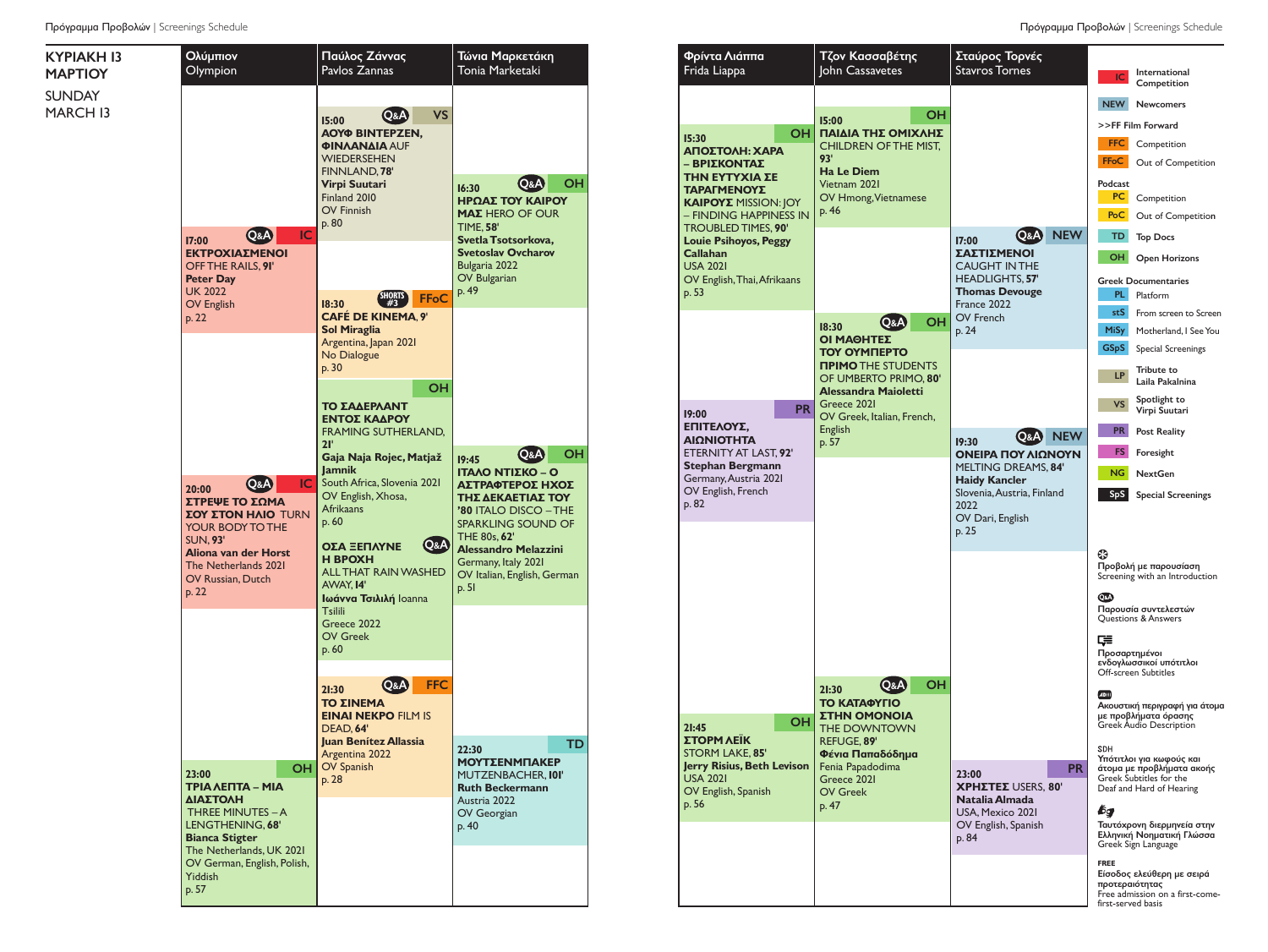

John Cassavetes Stavros Tornes **IC** International<br>Competition NEW Newcomers >>FF Film Forward FFC Competition **FFoC** Out of Competition **16:15**  Q&A OH Podcast **PC** Competition **ΠΑΡΚΑΡΙΣΜΈΝΗ ΖΩΉ**  A PARKED LIFE, **76' 17:00**  Q&A MiSy **PoC** Out of Competition **ROM**, **76'** TD Top Docs Belgium,The Netherlands **Μενέλαος** OH Open Horizons **Καραμαγγιώλης** Menelaos Karamaghiolis Greek Documentaries OH Greece 1989 **18:30** Q&A PL Platform OV Greek **Ο ΠΑΠΠΟΎΣ ΜΟΥ**  p. 73 stS From screen to Screen **Ο ΠΑΠΑΦΛΈΣΣΑΣ SDH** MiSy Motherland, I SeeYou MY GRANDFATHER **FREE** PAPAFLESSAS, **70'** GSpS Special Screenings **Κλεώνη Φλέσσα** Kleoni Flessa **LP** Tribute to<br>Laila Pakalnina Greece 2022 OV Greek VS Spotlight to p. 53 Virpi Suutari **19:30**  Q&A OH **Post Reality ΜΙΑ ΓΥΝΑΊΚΑ** FS Foresight AWOMAN, **104' Jeanine Meerapfel** NG NextGen Germany,Argentina 2021 SpS Special Screenings **20:00**  Q&A NEW **ΣΕΙΡΉΝΕΣ** SIRENS, **77' Rita Baghdadi** USA, Lebanon 2022 Ø OV Arabic, English Προβολή με παρουσίαση **21:30**  Q&A OH Screening with an Introduction p. 26 **ΓΥΝΑΊΚΕΣ ΜΑΧΉΤΡΙΕΣ**  $\odot$ **– Η ΤΡΙΠΛΉ**  Παρουσία συντελεστών **ΑΠΕΛΕΥΘΈΡΩΣΗ** Questions & Answers WOMEN FIGHTERS – THE TRIPLE LIBERATION, **120'**  $E =$ **Λεωνίδας Βαρδαρός** Προσαρτημένοι ενδογλωσσικοί υπότιτλοι Leonidas Vardaros Off-screen Subtitles Greece 2022 OV Greek  $\sqrt{2}$ p. 59 Ακουστική περιγραφή για άτομα με προβλήματα όρασης Greek Audio Description **22:45**  OH SDH Υπότιτλοι για κωφούς και άτομα με προβλήματα ακοής Greek Subtitles for the **ΠΛΎΣΗ ΕΓΚΕΦΆΛΟΥ: 23:00**  PR **ΣΕΞ-ΚΆΜΕΡΑ-ΕΞΟΥΣΊΑ ROBOLOVE**, **76'** Deaf and Hard of Hearing BRAINWASHED: SEX-**Maria Arlamovsky** CAMERA-POWER, **107'** bт Austria 2019 Ταυτόχρονη διερμηνεία στην OV Spanish, Chinese, Ελληνική Νοηματική Γλώσσα Korean, English, German, Greek Sign Language Japanese **FREE** p. 84

Σταύρος Τορνές

Φρίντα Λιάππα Frida Liappa

**PeterTriest**

OV Spanish p. 59

**Nina Menkes** USA 2022 OV English p. 44

2021 OV Bulgarian p. 54

Τζον Κασσαβέτης

Είσοδος ελεύθερη με σειρά προτεραιότητας Free admission on a first-comefirst-served basis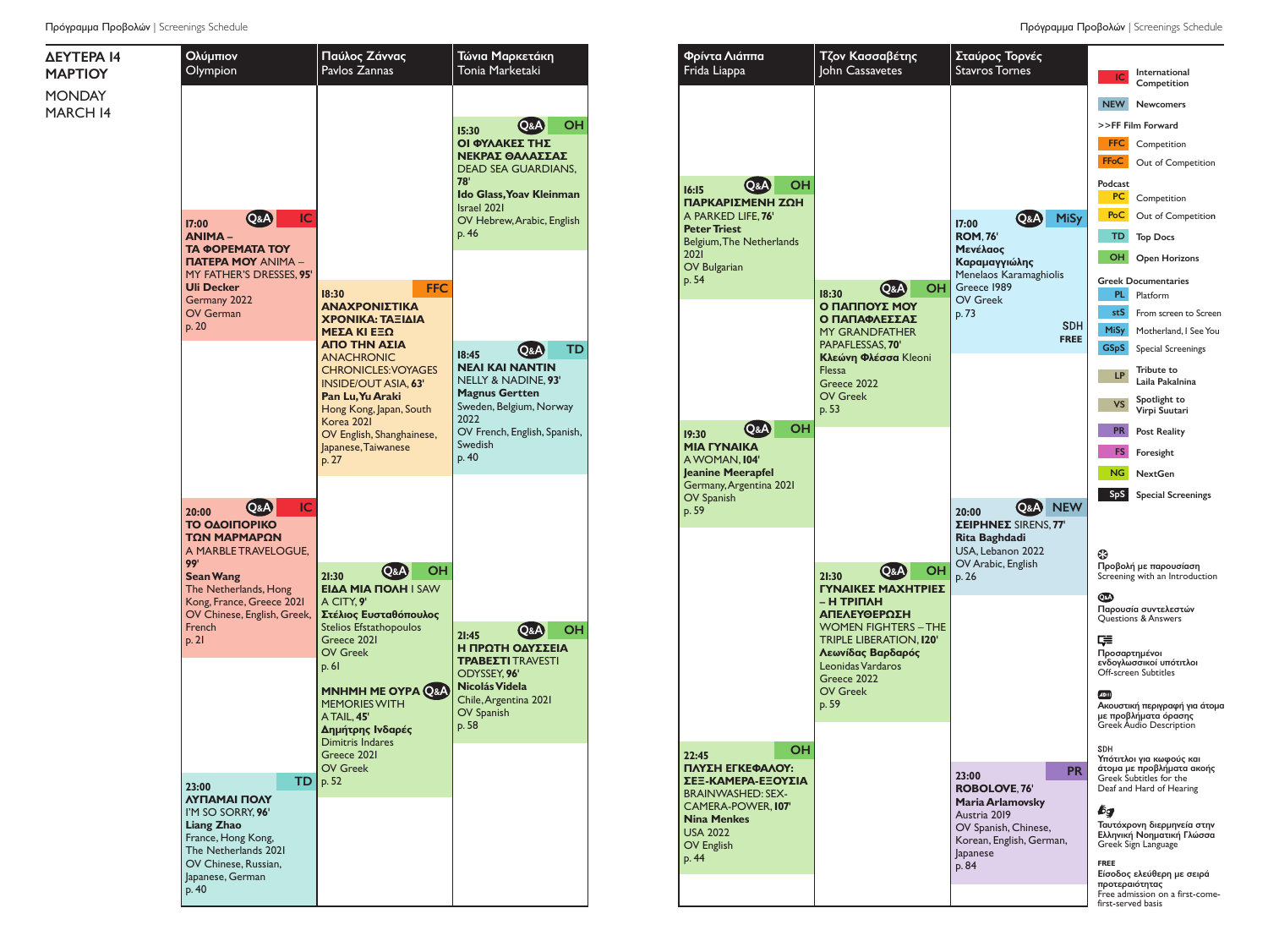

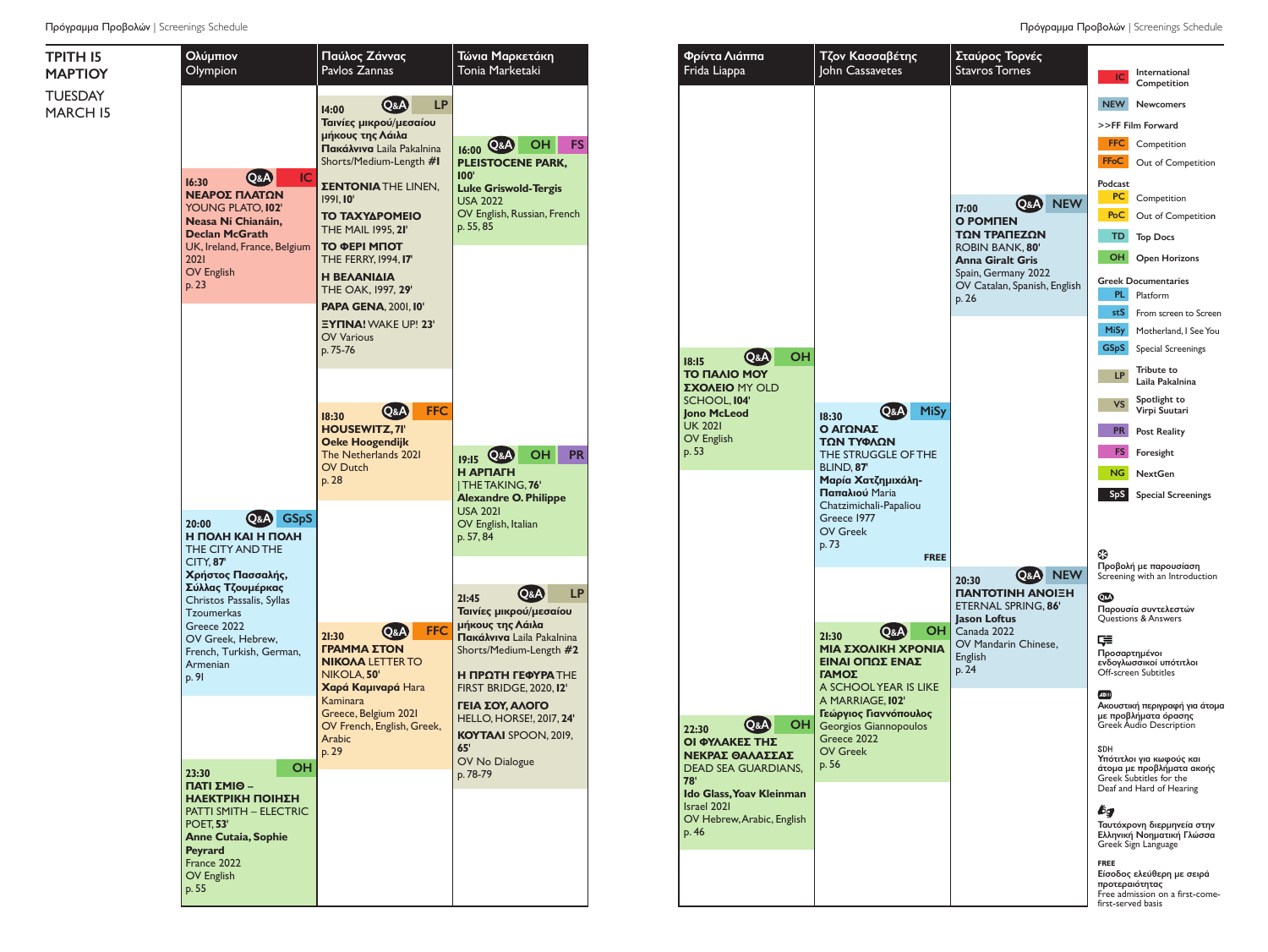

| Φρίντα Λιάππα<br>Frida Liappa                     | Τζον Κασσαβέτης<br>John Cassavetes                                                       | Σταύρος Τορνές<br><b>Stavros Tornes</b>                  | IC                 | International                                           |
|---------------------------------------------------|------------------------------------------------------------------------------------------|----------------------------------------------------------|--------------------|---------------------------------------------------------|
|                                                   | OН                                                                                       |                                                          | <b>NEW</b>         | Competition<br><b>Newcomers</b>                         |
|                                                   | (Q&A<br>15:00<br>Η ΑΤΜΟΣΦΑΙΡΑ ΣΤΟ                                                        |                                                          |                    | >>FF Film Forward                                       |
|                                                   | ΔΩΜΑΤΙΟ HOW THE                                                                          |                                                          | <b>FFC</b>         | Competition                                             |
|                                                   | ROOM FELT. 74'                                                                           |                                                          | <b>FFoC</b>        | Out of Competition                                      |
|                                                   | Ketevan Kapanadze<br>Georgia 2021                                                        |                                                          | Podcast            |                                                         |
|                                                   | OV Georgian                                                                              |                                                          | PC.                | Competition                                             |
|                                                   | p. 50                                                                                    | <b>SHORTS</b><br>OН<br>#4<br>17:00                       | PoC                | Out of Competition                                      |
|                                                   |                                                                                          | <b>ENOXAHTIKH</b><br><b>APKOYAA NUISANCE</b>             | TD                 | <b>Top Docs</b>                                         |
|                                                   |                                                                                          | <b>BEAR. 15'</b><br>Jack Weisman, Gabriela               | <b>OH</b>          | <b>Open Horizons</b>                                    |
|                                                   |                                                                                          | <b>Osio Vanden</b>                                       |                    | <b>Greek Documentaries</b>                              |
|                                                   |                                                                                          | Canada 2021                                              | PL                 | Platform                                                |
| FS<br>он                                          |                                                                                          | No Dialogue<br>p. 61                                     | stS                | From screen to Screen                                   |
| 18:00 Q&A<br><b>PLEISTOCENE PARK,</b>             |                                                                                          | FFoC                                                     | <b>MiSy</b>        | Motherland, I See You                                   |
| 100 <sub>h</sub>                                  | OН<br>Q&A<br>18:30                                                                       | O&A)<br>ΠΡΟΣΑΡΜΟΓΗ                                       | <b>GSpS</b>        | <b>Special Screenings</b>                               |
| <b>Luke Griswold-Tergis</b><br><b>USA 2022</b>    | ΕΣΩΤΕΡΙΚΗ LIVE-IN, Ι3'<br>Λώρα Μαραγκουδάκη,                                             | <b>ADJUSTING, 19'</b><br>Dejan Petrović                  | LP                 | Tribute to<br>Laila Pakalnina                           |
| OV English, Russian, French                       | Τατιάνα Μαυρομάτη                                                                        | Serbia 2021                                              |                    | Spotlight to                                            |
| p. 55, 85                                         | Laura Maragoudaki, Tatiana<br>Mavromati                                                  | <b>OV Serbian</b>                                        | <b>VS</b>          | Virpi Suutari                                           |
|                                                   | Greece 2022                                                                              | p. 30                                                    | <b>PR</b>          | <b>Post Reality</b>                                     |
|                                                   | <b>OV Greek</b><br>p.61                                                                  | ΦΑΝΤΑΣΜΑΤΑ<br>Q&A<br>ΤΗΣ ΜΟΡΙΑΣ                          | FS                 | Foresight                                               |
|                                                   | <b>Q&amp;A</b><br>ΒΟΥΤΕΣ                                                                 | <b>GHOSTS OF MORIA, 25'</b><br><b>Michael Graversen,</b> | <b>NG</b>          | <b>NextGen</b>                                          |
|                                                   | <b>VOUTES, 40'</b><br><b>Τάσος Γκινοσάτης</b> Tassos<br><b>Gkinosatis</b><br>Greece 2021 | <b>Florian Elabdi</b>                                    | S <sub>p</sub> S   | <b>Special Screenings</b>                               |
|                                                   |                                                                                          | Denmark 2022                                             |                    |                                                         |
|                                                   |                                                                                          | OV Arabic, Greek, English<br>p. 60                       |                    |                                                         |
|                                                   | <b>OV Greek</b><br>p. 59                                                                 |                                                          | 69                 |                                                         |
|                                                   |                                                                                          |                                                          |                    | Προβολή με παρουσίαση<br>Screening with an Introduction |
|                                                   |                                                                                          | <b>NEW</b><br>Q&A)<br>20:00<br><b>TEAOE XPONOY FINAL</b> | QaA                |                                                         |
| OН<br>Q&A)                                        |                                                                                          | YEAR, 77'                                                |                    | Παρουσία συντελεστών<br>Questions & Answers             |
| 21:00<br>ΤΟ ΤΕΛΕΥΤΑΙΟ                             |                                                                                          | Λουκάς Παλαιοκρασάς<br>Lucas Paleocrassas                | 두                  |                                                         |
| <b>KEΦAΛAIO THE LAST</b>                          | <b>OH</b><br>Q&A)<br>21:30                                                               | Greece 2021                                              | Προσαρτημένοι      | ενδογλωσσικοί υπότιτλοι                                 |
| <b>CHAPTER, IOI'</b><br><b>Gianluca Matarrese</b> | ΤΑ ΡΟΔΙΑ                                                                                 | <b>OV Greek</b><br>p. 25                                 |                    | Off-screen Subtitles                                    |
| Italy, France 2021                                | <b>TOY NAFKOPNO</b><br>ΚΑΡΑΜΠΑΧ                                                          |                                                          |                    |                                                         |
| OV French<br>p. 52                                | THE POMEGRANATES OF                                                                      |                                                          |                    | Ακουστική περιγραφή για άτομα<br>με προβλήματα όρασης   |
|                                                   | NAGORNO KARABAKH,<br>78'                                                                 | OН<br>22:45                                              |                    | <b>Greek Audio Description</b>                          |
|                                                   | Θωμάς Σίδερης Thomas                                                                     | ΑΠΟΣΤΟΛΗ: ΧΑΡΑ                                           | <b>SDH</b>         | Υπότιτλοι για κωφούς και                                |
|                                                   | <b>Sideris</b><br>Greece 2022                                                            | – ΒΡΙΣΚΟΝ ΙΑΣ<br>ΤΗΝ ΕΥΤΥΧΙΑ ΣΕ                          |                    | άτομα με προβλήματα ακοής<br>Greek Subtitles for the    |
|                                                   | OV Armenian, Azerbaijani,                                                                | ΤΑΡΑΓΜΕΝΟΥΣ                                              |                    | Deaf and Hard of Hearing                                |
|                                                   | Russian<br>p. 55                                                                         | <b>KAIPOYE MISSION: JOY</b><br>- FINDING HAPPINESS IN    | bg                 |                                                         |
|                                                   |                                                                                          | TROUBLED TIMES, 88'                                      |                    | Ταυτόχρονη διερμηνεία στην<br>Ελληνική Νοηματική Γλώσσα |
|                                                   |                                                                                          | <b>Louie Psihoyos, Peggy</b>                             |                    | Greek Sign Language                                     |
|                                                   |                                                                                          | Callahan<br><b>USA 2021</b>                              | <b>FREE</b>        |                                                         |
|                                                   |                                                                                          | OV English, Thai, Afrikaans                              | προτεραιότητας     | Είσοδος ελεύθερη με σειρά                               |
|                                                   |                                                                                          | p. 57                                                    | first-served basis | Free admission on a first-come-                         |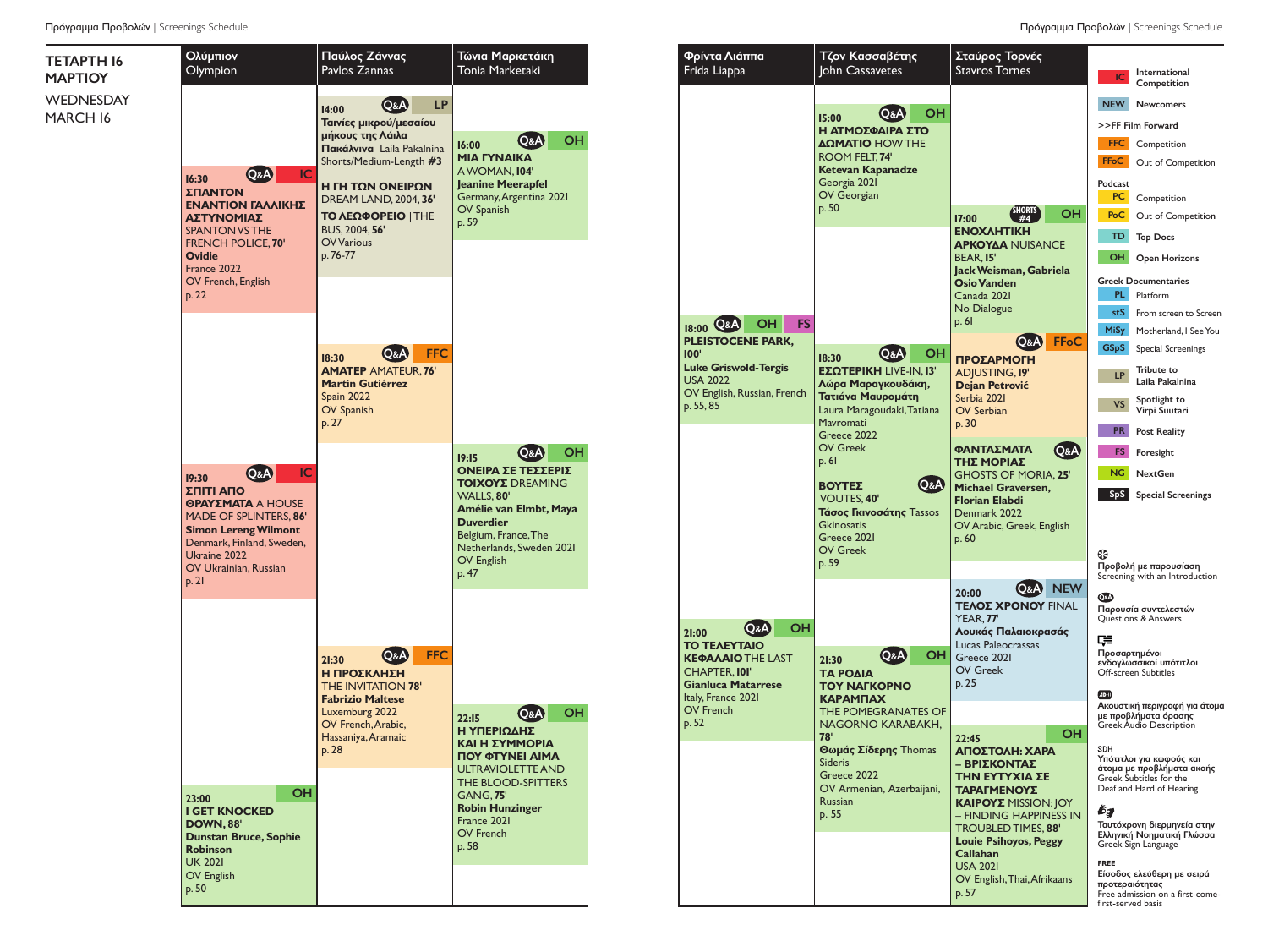| ПЕМПТН 17<br><b>MAPTIOY</b> | Ολύμπιον<br>Olympion                                                                                                                                                 | Παύλος Ζάννας<br>Pavlos Zannas                                                                                                                                                                                                                                                          | Τώνια Μαρκετάκη<br>Tonia Marketaki                                                                                                                                                                                     |
|-----------------------------|----------------------------------------------------------------------------------------------------------------------------------------------------------------------|-----------------------------------------------------------------------------------------------------------------------------------------------------------------------------------------------------------------------------------------------------------------------------------------|------------------------------------------------------------------------------------------------------------------------------------------------------------------------------------------------------------------------|
| THURSDAY<br>MARCH 17        | <b>OH</b><br>17:00<br>Ο ΚΡΥΜΜΕΝΟΣ<br><b>ΓΙΓΑΝΤΑΣ</b> CAVEMAN -<br>THE HIDDEN GIANT. 92'<br><b>Tommaso Landucci</b><br>Italy, Switzerland 2021<br>OV Italian<br>p. 45 | OH<br>15:00<br><b><i>FIA TO KAAO</i></b><br>ΤΩΝ ΠΟΛΛΩΝ<br>- TO EPIATIKO<br>ΕΠΙΜΕΛΗΤΗΡΙΟ ΤΗΣ<br><b>BIENNHE FOR THE</b><br><b>MANY - THE VIENNA</b><br><b>CHAMBER OF LABOUR,</b><br>120'<br><b>Constantin Wulff</b><br>Austria 2022<br>OV German, English,<br>Hungarian, Serbian<br>p. 48 | <b>es</b> GS <sub>p</sub> S<br>17:00<br>ΤΡΑΓΩΔΙΑ<br><b>TOY AIFAIOY TRAGEDY</b><br>IN THE AEGEAN SEA, 75'<br>Βασίλης Μάρος<br><b>Vasilis Maros</b><br><b>OV Greek</b><br>p.75<br><b>FREE</b>                            |
|                             |                                                                                                                                                                      | <b>FFC</b><br>Q&A<br>18:30<br>H NYOH THE BRIDE, 49'<br>Samira Guadagnuolo,<br><b>Tiziano Doria</b><br>Italy 2021<br>OV Italian<br>p. 28                                                                                                                                                 |                                                                                                                                                                                                                        |
|                             | IC<br>Q&A)<br>20:00<br>ΟΙ ΓΑΜΟΙ ΤΗΣ ΤΗΛΟΥ<br>TILOS WEDDINGS, 74'<br>Παναγιώτης Ευαγγελίδης<br>Panayotis Evangelidis<br>Greece 2022<br><b>OV Greek</b><br>p. 22       | FFC.<br>Q&A<br>21:30<br>ΤΕΛΕΥΤΑΙΟ ΤΑΞΙΔΙ<br>LAST VOYAGE, 57'                                                                                                                                                                                                                            | OH<br>20:15<br><b>AFATHMENH MOY</b><br><b><i>TIENEAON PENELOPE</i></b><br>MY LOVE, 88'<br><b>Claire Doyon</b><br>France 2021<br>OV French<br>p. 55                                                                     |
|                             |                                                                                                                                                                      | Άρης Χατζηστεφάνου<br>Aris Chatzistefanou<br>Greece 2022<br>OV Greek, Japanese, English<br>p. 29                                                                                                                                                                                        | <b>VS</b><br>23:00<br>ΕΝΑ ΡΑΔΙΟΦΩΝΟ<br><b>FIA TON AAO -</b><br>ΜΠΑΛΑΝΤΕΣ ΑΠΟ<br>ΜΙΑ ΔΑΣΩΔΗ ΧΩΡΑ<br>A PEOPLE'S RADIO<br>- BALLADS FROM A<br>WOODED COUNTRY, 27'<br>Virpi Suutari<br>Finland 2021<br>OV Finnish<br>p. 81 |
|                             | OН<br>23:00<br>ΠΟΡΦΥΡΟ ΔΑΣΟΣ<br>DARK RED FOREST, 86'<br><b>Huaqing Jin</b><br>China 2021<br>OV Tibetan<br>p. 46                                                      |                                                                                                                                                                                                                                                                                         | ΕΠΙΧΕΙΡΗΜΑΤΙΕΣ<br><b>ENTREPRENEUR. 76'</b><br>Virpi Suutari<br>Finland 2018<br>OV Finnish, English, Chinese<br>p. 81                                                                                                   |

| Φρίντα Λιάππα<br>Frida Liappa                                                                                                                             | Τζον Κασσαβέτης<br>John Cassavetes                                                                                                                                      | Σταύρος Τορνές<br><b>Stavros Tornes</b>                                                                                                                                                                        | International<br>IC                                                                                                                                                                                                                                                                                                                       |
|-----------------------------------------------------------------------------------------------------------------------------------------------------------|-------------------------------------------------------------------------------------------------------------------------------------------------------------------------|----------------------------------------------------------------------------------------------------------------------------------------------------------------------------------------------------------------|-------------------------------------------------------------------------------------------------------------------------------------------------------------------------------------------------------------------------------------------------------------------------------------------------------------------------------------------|
| MiSy<br>16:00<br><b>OIKOΠEΔΟ PLOT. 13'</b>                                                                                                                |                                                                                                                                                                         |                                                                                                                                                                                                                | Competition<br><b>NEW</b><br><b>Newcomers</b><br>>>FF Film Forward                                                                                                                                                                                                                                                                        |
| Θόδωρος Μαραγκός                                                                                                                                          |                                                                                                                                                                         |                                                                                                                                                                                                                | <b>FFC</b><br>Competition                                                                                                                                                                                                                                                                                                                 |
| <b>Theodoros Maragos</b><br>Greece 1971                                                                                                                   |                                                                                                                                                                         |                                                                                                                                                                                                                | <b>FFoC</b><br>Out of Competition                                                                                                                                                                                                                                                                                                         |
| <b>OV Greek</b><br>p. 73                                                                                                                                  |                                                                                                                                                                         |                                                                                                                                                                                                                | Podcast<br>PC<br>Competition                                                                                                                                                                                                                                                                                                              |
| ΣΤΑ ΤΟΥΡΚΟΒΟΥΝΙΑ                                                                                                                                          |                                                                                                                                                                         | <b>NEW</b><br><b>Q&amp;A</b><br>17:00                                                                                                                                                                          | PoC<br>Out of Competition                                                                                                                                                                                                                                                                                                                 |
| TOURKOVOUNIA, 23'<br>Λευτέρης Ξανθόπουλος                                                                                                                 |                                                                                                                                                                         | ΟΙ ΟΔΗΓΟΙ                                                                                                                                                                                                      | <b>TD</b><br><b>Top Docs</b>                                                                                                                                                                                                                                                                                                              |
| Lefteris Xanthopoulos<br>Greece 1982                                                                                                                      |                                                                                                                                                                         | ΤΟΥ ΔΙΑΒΟΛΟΥ<br>THE DEVIL'S DRIVERS, 93'<br><b>Daniel Carsenty,</b>                                                                                                                                            | OH<br><b>Open Horizons</b>                                                                                                                                                                                                                                                                                                                |
| <b>OV Greek</b><br>p. 74                                                                                                                                  |                                                                                                                                                                         | <b>Mohammed Abugeth</b>                                                                                                                                                                                        | <b>Greek Documentaries</b>                                                                                                                                                                                                                                                                                                                |
|                                                                                                                                                           |                                                                                                                                                                         | Qatar, France, Lebanon,<br>Germany 2021                                                                                                                                                                        | PL.<br>Platform                                                                                                                                                                                                                                                                                                                           |
| ΑΚΡΟΠΟΛΙΣ ΤΩΝ<br><b>ΑΘΗΝΩΝ   ACROPOLIS</b>                                                                                                                |                                                                                                                                                                         | OV Arabic, Hebrew, English                                                                                                                                                                                     | stS<br>From screen to Screen                                                                                                                                                                                                                                                                                                              |
| OF ATHENS, 28'                                                                                                                                            | <b>OH</b><br>Q&A)<br>18:30                                                                                                                                              | p. 24                                                                                                                                                                                                          | <b>MiSy</b><br>Motherland, I See You                                                                                                                                                                                                                                                                                                      |
| Ροβήρος Μανθούλης<br><b>Roviros Manthoulis</b>                                                                                                            | ΤΟ ΣΤΟΙΧΗΜΑ<br><b>THE BET, 90'</b>                                                                                                                                      |                                                                                                                                                                                                                | <b>GSpS</b><br>Special Screenings<br><b>Tribute to</b>                                                                                                                                                                                                                                                                                    |
| Greece 1960<br><b>OV Greek</b>                                                                                                                            | <b>Mapía Λεωνίδα</b> Maria<br>Leonida                                                                                                                                   |                                                                                                                                                                                                                | <b>LP</b><br>Laila Pakalnina<br>Spotlight to                                                                                                                                                                                                                                                                                              |
| p.72<br>Q&A<br><b>AOHNAI</b>                                                                                                                              | Greece 2021<br><b>OV Greek</b>                                                                                                                                          |                                                                                                                                                                                                                | <b>VS</b><br>Virpi Suutari                                                                                                                                                                                                                                                                                                                |
| ATHENE, 40'                                                                                                                                               | p. 43                                                                                                                                                                   |                                                                                                                                                                                                                | <b>PR</b><br><b>Post Reality</b>                                                                                                                                                                                                                                                                                                          |
| Eύα Στεφανή   Eva Stefani<br>Greece 1995                                                                                                                  |                                                                                                                                                                         |                                                                                                                                                                                                                | FS.<br>Foresight                                                                                                                                                                                                                                                                                                                          |
| <b>OV Greek</b>                                                                                                                                           |                                                                                                                                                                         |                                                                                                                                                                                                                | <b>NG</b><br><b>NextGen</b>                                                                                                                                                                                                                                                                                                               |
| <b>SDH</b><br>p.72<br><b>FREE</b>                                                                                                                         |                                                                                                                                                                         |                                                                                                                                                                                                                | S <sub>p</sub> S<br><b>Special Screenings</b>                                                                                                                                                                                                                                                                                             |
| OН<br>Q&A<br>19:30<br><b>NTINTA DIDA, 79'</b><br>Nikola Ilić, Corina<br>Schwingruber Ilić<br>Switzerland 2021<br>OV Serbian, German<br>p. 46<br><b>PR</b> | <b>OH</b><br>Q&A)<br>21:30<br>ΣΠΑΣΜΕΝΟΣ ΗΧΟΣ<br><b>BROKEN SOUND, 80'</b><br>Φοίβος Κοντογιάννης<br><b>Fivos Kontogiannis</b><br>Greece 2021<br><b>OV Greek</b><br>p. 45 | <b>NEW</b><br>Q&A)<br>20:00<br>ΛΙΤΗ ΑΦΘΟΝΙΑ<br>FRUGAL ABUNDANCE,<br>69'<br>Φραντζέσκα Ρωμάνου,<br>Γιώργος Σαβόγλου<br>Frantzeska Romanou,<br><b>Yorgos Savoglou</b><br>Greece 2022<br><b>OV Greek</b><br>p. 25 | ⊕<br>Προβολή με παρουσίαση<br>Screening with an Introduction<br>QsA<br>Παρουσία συντελεστών<br>Questions & Answers<br>⋤<br>Προσαρτημένοι<br>ενδογλωσσικοί υπότιτλοι<br>Off-screen Subtitles<br>ADIII<br>Ακουστική περιγραφή για άτομα<br>με προβλήματα όρασης<br><b>Greek Audio Description</b>                                           |
| 22:15<br>ΕΠΙΤΕΛΟΥΣ.<br>ΑΙΩΝΙΟΤΗΤΑ<br>ETERNITY AT LAST, 92'<br>Stephan Bergmann<br>Germany, Austria 2021<br>OV English, French<br>p. 82                    |                                                                                                                                                                         | FS<br>22:45<br><b><i>NYEEIE</i></b> SOLUTIONS, III'<br>Pernille Rose Grønkjær<br>Denmark 2021<br>OV English<br>p. 86                                                                                           | <b>SDH</b><br>Υπότιτλοι για κωφούς και<br>άτομα με προβλήματα ακοής<br>Greek Subtitles for the<br>Deaf and Hard of Hearing<br>bg<br>Ταυτόχρονη διερμηνεία στην<br>Ελληνική Νοηματική Γλώσσα<br>Greek Sign Language<br><b>FREE</b><br>Είσοδος ελεύθερη με σειρά<br>προτεραιότητας<br>Free admission on a first-come-<br>first-served basis |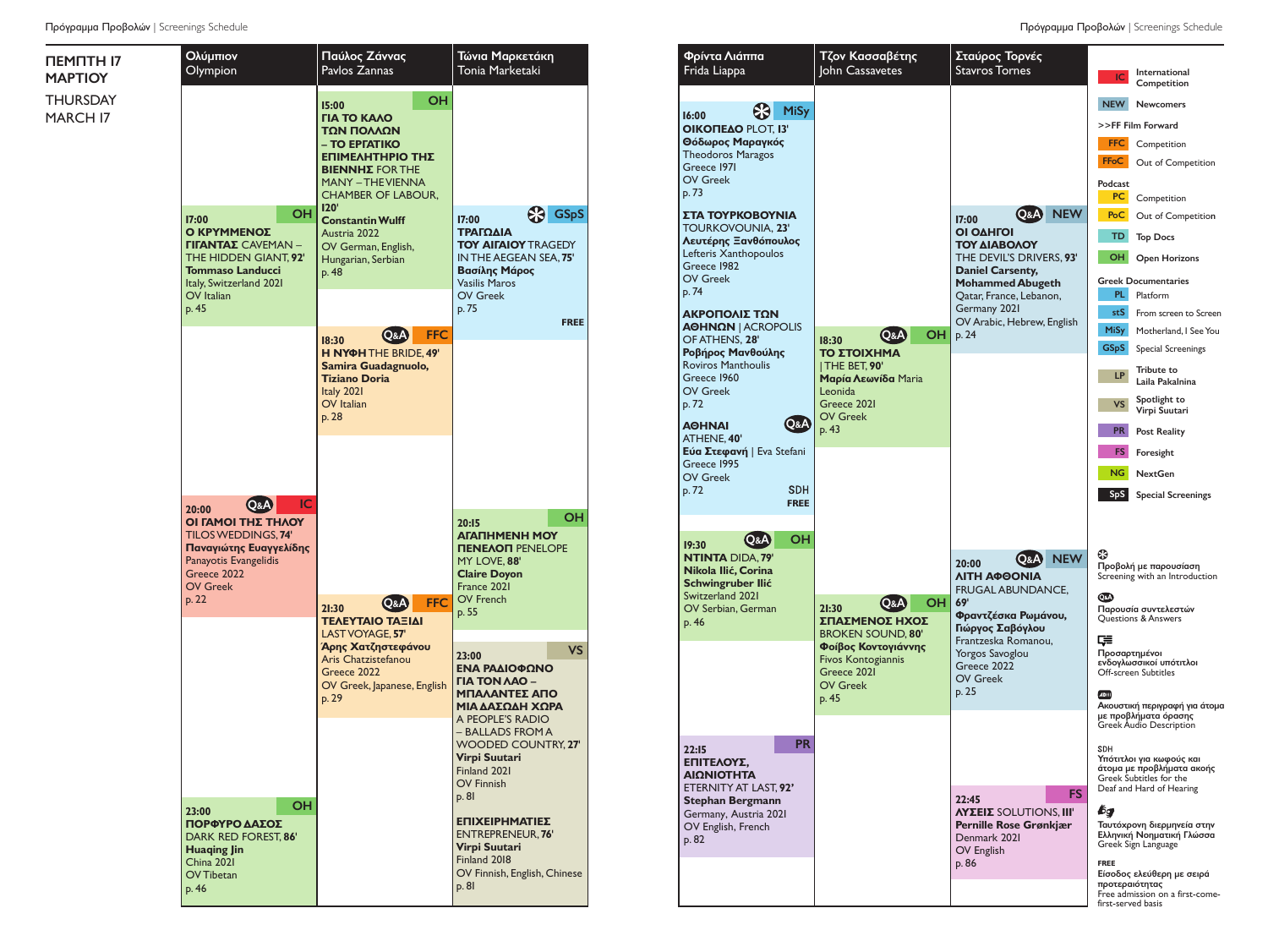

| Φρίντα Λιάππα<br>Frida Liappa                   | Τζον Κασσαβέτης<br>John Cassavetes                                  | Σταύρος Τορνές<br><b>Stavros Tornes</b>      | International<br>IC                                                                     |
|-------------------------------------------------|---------------------------------------------------------------------|----------------------------------------------|-----------------------------------------------------------------------------------------|
|                                                 |                                                                     |                                              | Competition<br><b>NEW</b><br><b>Newcomers</b>                                           |
|                                                 |                                                                     |                                              | >>FF Film Forward                                                                       |
|                                                 |                                                                     |                                              | <b>FFC</b><br>Competition                                                               |
| MiSy<br>16:00<br>ΘΗΡΑΪΚΟΣ ΟΡΘΡΟΣ                |                                                                     |                                              | <b>FFoC</b><br>Out of Competition                                                       |
| THIREAN MATINS, 22'                             |                                                                     | <b>NEW</b><br><b>Q&amp;A</b><br>17:00        | Podcast                                                                                 |
| Κώστας Σφήκας,                                  |                                                                     | ΓΗ ΑΠΟ ΧΡΥΣΑΦΙ                               | PC.<br>Competition                                                                      |
| Σταύρος Τορνές Kostas<br>Sfikas, Stavros Tornes |                                                                     | <b>GOLDEN LAND, 82'</b><br><b>Inka Achté</b> | PoC<br>Out of Competition                                                               |
| Greece 1968<br>OV No dialogue                   |                                                                     | Finland, Sweden, Norway<br>2022              | TD<br><b>Top Docs</b>                                                                   |
| p. 74                                           |                                                                     | OV Finnish, Somali<br>p. 25                  | OH<br><b>Open Horizons</b>                                                              |
| <b>ΦΟΥΡΝΟΙ, ΜΙΑ</b><br>ΓΥΝΑΙΚΕΙΑ ΚΟΙΝΩΝΙΑ       |                                                                     |                                              | <b>Greek Documentaries</b><br>PL.<br>Platform                                           |
| <b>FOURNOI, A FEMALE</b><br>SOCIETY, 48'        |                                                                     |                                              | stS<br>From screen to Screen                                                            |
| Αλίντα Δημητρίου, Νίκος                         |                                                                     |                                              | <b>MiSy</b><br>Motherland, I See You                                                    |
| Κανάκης Alinda Dimitriou,<br>Nikos Kanakis      |                                                                     |                                              | <b>GSpS</b><br><b>Special Screenings</b>                                                |
| Greece 1983<br>p. 72                            | MiSy<br>Q&A<br>18:30<br><b>MEFAPA MEGARA, 72'</b>                   |                                              | Tribute to<br><b>LP</b><br>Laila Pakalnina                                              |
| <b>SDH</b><br><b>FREE</b>                       | Σάκης Μανιάτης,<br>Γιώργος Τσεμπερόπουλος<br>Sakis Maniatis, Yorgos |                                              | Spotlight to<br>VS<br>Virpi Suutari                                                     |
|                                                 | Tsemberopoulos<br>Greece 1974                                       |                                              | <b>PR</b><br><b>Post Reality</b>                                                        |
| NG<br>он<br>19:00<br>ΤΡΥΦΕΡΕΣ ΚΑΡΔΙΕΣ           | OV Greek                                                            |                                              | <b>FS</b><br>Foresight                                                                  |
| KIND HEARTS, 87'                                | p.73<br><b>SDH</b>                                                  |                                              | NG.<br><b>NextGen</b>                                                                   |
| <b>Olivia Rochette, Gerard-</b>                 | <b>FREE</b>                                                         |                                              | SpS<br><b>Special Screenings</b>                                                        |
| <b>Jan Claes</b><br>Belgium 2022                |                                                                     |                                              |                                                                                         |
| OV Dutch, English, French<br>p.5l               |                                                                     |                                              |                                                                                         |
|                                                 |                                                                     | <b>NEW</b><br>$(Q\&A)$<br>20:00              | ⊕<br>Προβολή με παρουσίαση                                                              |
|                                                 |                                                                     | ΧΕΙΡΟΠΑΛΑΙΣΤΗΣ<br>ARM WRESTLER, 77'          | Screening with an Introduction                                                          |
|                                                 |                                                                     | Γιώργος Γούσης Yorgos                        | QsA                                                                                     |
|                                                 |                                                                     | <b>Goussis</b><br>Greece 2022                | Παρουσία συντελεστών<br>Questions & Answers                                             |
|                                                 |                                                                     | <b>OV Greek</b><br>p. 24                     | 두                                                                                       |
| NG.                                             | <b>OH</b><br>Q&A)                                                   |                                              | Προσαρτημένοι<br>ενδογλωσσικοί υπότιτλοι                                                |
| 21:30<br>ΒΑΛΕ ΤΑ ΔΥΝΑΤΑ ΣΟΥ!                    | 21:30<br>ΤΟ ΔΡΟΜΟΛΟΓΙΟ                                              |                                              | Off-screen Subtitles                                                                    |
| TRY HARDER!, 84'                                | THE ITINERARY, 79'                                                  |                                              | AD))                                                                                    |
| <b>Debbie Lum</b><br><b>USA 2021</b>            | Ορέστης Αθανασόπουλος<br>Orestis Athanasopoulos                     |                                              | Ακουστική περιγραφή για άτομα<br>με προβλήματα όρασης<br><b>Greek Audio Description</b> |
| OV English                                      | Greece 2021                                                         |                                              |                                                                                         |
| p. 89                                           | <b>OV Greek</b><br>p.5l                                             |                                              | SDH<br>Υπότιτλοι για κωφούς και                                                         |
|                                                 |                                                                     |                                              | άτομα με προβλήματα ακοής<br>Greek Subtitles for the<br>Deaf and Hard of Hearing        |
|                                                 |                                                                     | OН<br>22:45                                  |                                                                                         |
|                                                 |                                                                     | ΓΙΝΕ Η ΦΩΝΗ ΜΟΥ<br>BE MY VOICE, 83'          | Бg<br>Ταυτόχρονη διερμηνεία στην                                                        |
|                                                 |                                                                     | <b>Nahid Persson</b>                         | Ελληνική Νοηματική Γλώσσα<br>Greek Sign Language                                        |
|                                                 |                                                                     | Sweden, USA, Iran, UK,<br>Norway 2021        | <b>FREE</b>                                                                             |
|                                                 |                                                                     | OV Farsi, English<br>p. 43                   | Είσοδος ελεύθερη με σειρά<br>προτεραιότητας                                             |
|                                                 |                                                                     |                                              | Free admission on a first-come-<br>first-served basis                                   |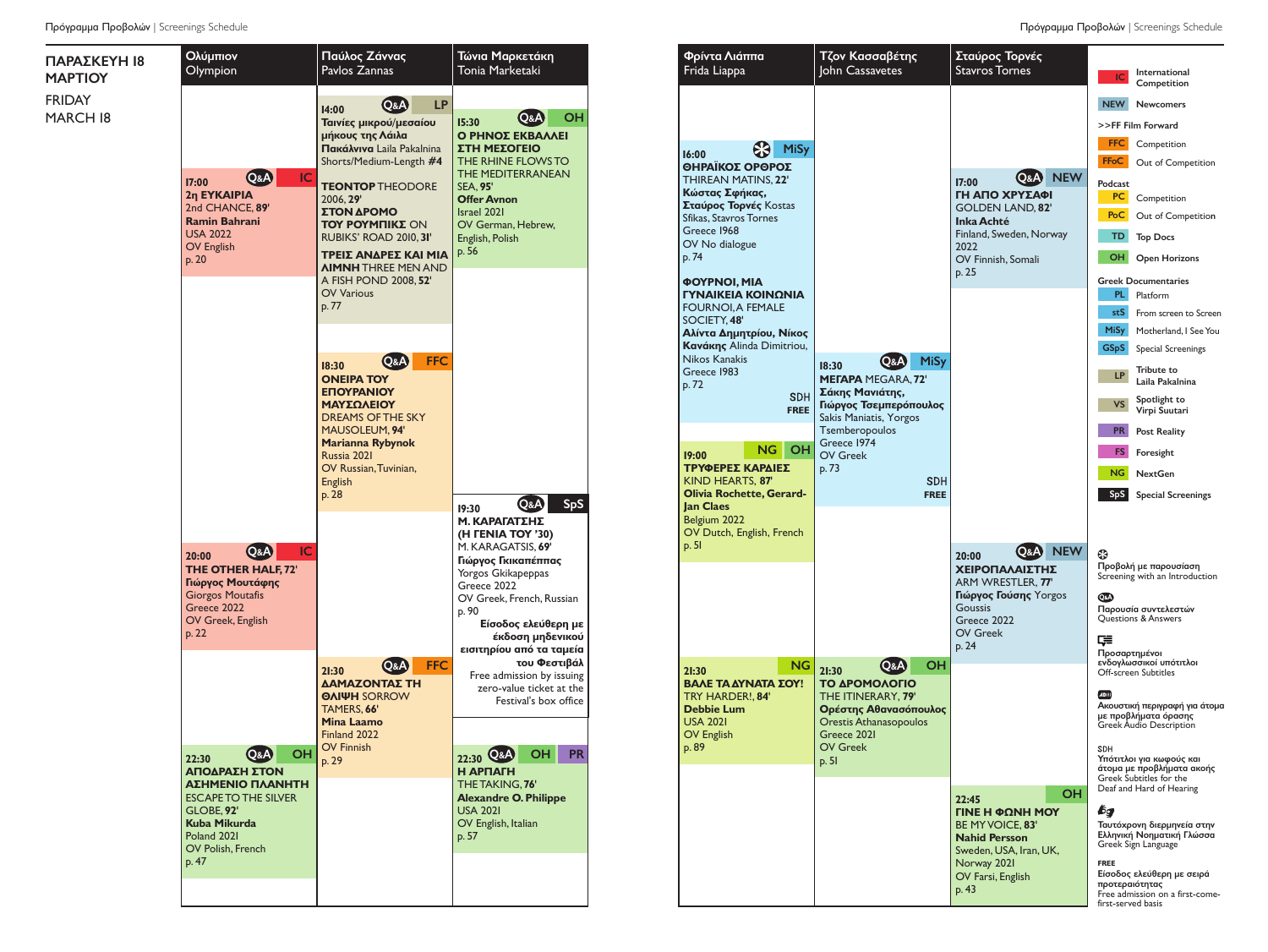Ολύμπιον Olympion Παύλος Ζάννας Pavlos Zannas Τώνια Μαρκετάκη Tonia Marketaki ΣΑΒΒΑΤΟ 19 ΜΑΡΤΙΟΥ SATURDAY MARCH 19 **17:00**  Q&A IC **ΝΑ 'ΝΑΙ ΚΑΛΆ ΤΟ ΧΑΡΟΎΜΕΝΟ ΚΕΦΆΛΙ ΜΟΥ** LONG LIVE MY HAPPY HEAD, **90' Austen McCowan, Will Hewitt** UK 2022 OV English  $p. 21$ **15:00**  Q&A OH **CEIBA, ΜΝΗΜΕΣ ΜΙΑΣ ΟΙΚΟΓΕΝΕΙΑΣ ΑΠΟ ΤΗΝ ΚΟΥΒΑ** CEIBA, MEMORIES OF A CUBAN FAMILY, **53' Attys LunaVegaValdés** France, Cuba, USA 2021 OV Spanish  $p. 45$ **23:30** OH **ΑΔΕΡΦΌΤΗΤΑ** BROTHERHOOD, **97' Francesco Montagner** Czech Republic, Italy 2021 OV Bosnian p. 45 **20:00** Q&A PR OH **Γ@ΜΏ ΤΗ ΔΟΥΛΕΙΆ ΜΟΥ** F@CKTHIS JOB, **104' Vera Krichevskaya**  $|$  UK, Germany 2021 OV English, Russian  $|p. 48, 82|$ **18:30**  Q&A FFC **ΠΌΜΠΟ «ΤΖΟΥ» – ΛΕΥΚΉ ΝΎΧΤΑ** POBO "TZU" –WHITE NIGHT, **82' Tania Ximena,Yollotl Manuel Gómez Alvarado** Mexico 2021 OV Zoque, Spanish p. 29 **18:00**  Q&A LP **ΣΠΊΤΙΑ** HOMES, **121' Laila Pakalnina** Latvia 2021 OV Latvian, Russian, English p. 79 **21:30**  Q&A FFC **IODINE – Η ΕΛΛΆΔΑ ΣΤΑ ΕΡΕΊΠΙΑ ΤΟΥ ΜΕΣΟΛΟΓΓΊΟΥ** IODINE – GREECE ONTHE RUINS OF MISSOLONGHI, **49' Ορφέας Περετζής** Orfeas Peretzis Greece 2022 OV Greek, English, French p. 29 **15:00**  OH **ΧΕΙΡΟΠΟΊΗΤΕΣ ΙΣΤΟΡΊΕΣ** HOMEMADE STORIES, **71' Nidal Al Dibs** Syria, Egypt 2021 OV Arabic p. 49 **ΣΤΟΡΜ ΛΈΙΚ** STORM LAKE, **85' Jerry Risius, Beth Levison** USA 2021 OV English  $p.56$ 

Πρόγραμμα Προβολών | Screenings Schedule **Πρόγραμμα Προβολών | Screenings Schedule** Πρόγραμμα Προβολών | Screenings Schedule

| Τώνια Μαρκετάκη<br>Tonia Marketaki                                                                                                                        | Φρίντα Λιάππα<br>Frida Liappa                                                                                                                                                                                             | Τζον Κασσαβέτης<br>John Cassavetes                                                                                                                                                                       | Σταύρος Τορνές<br><b>Stavros Tornes</b>                                                                                                                                                                                             | International<br>IC<br>Competition                                                                                                                                                                                                                                                                                                                                                                               |
|-----------------------------------------------------------------------------------------------------------------------------------------------------------|---------------------------------------------------------------------------------------------------------------------------------------------------------------------------------------------------------------------------|----------------------------------------------------------------------------------------------------------------------------------------------------------------------------------------------------------|-------------------------------------------------------------------------------------------------------------------------------------------------------------------------------------------------------------------------------------|------------------------------------------------------------------------------------------------------------------------------------------------------------------------------------------------------------------------------------------------------------------------------------------------------------------------------------------------------------------------------------------------------------------|
| OH<br>I5:00<br><b>ΧΕΙΡΟΠΟΙΗΤΕΣ</b><br>Ι <b>ΣΤΟΡΙΕΣ</b> ΗΟΜΕΜΑDΕ<br>STORIES, <b>71'</b><br><b>Nidal Al Dibs</b><br>Syria, Egypt 2021<br>OV Arabic<br>p. 49 | 8<br><b>MiSy</b><br>16:00<br><b><i>FPAMMATA AITO THN</i></b><br><b>AMEPIKH LETTERS</b><br><b>FROM AMERICA, 19'</b><br>Λάκης Παπαστάθης<br>Lakis Papastathis<br>Greece 1972                                                | ΟН<br>Q&A)<br>15:00<br>ΑΠΟΔΡΑΣΗ ΣΤΟΝ<br>ΑΣΗΜΕΝΙΟ ΠΛΑΝΗΤΗ<br><b>ESCAPE TO THE SILVER</b><br><b>GLOBE, 92'</b><br>Kuba Mikurda<br>Poland 2021<br>OV Polish, French                                         | Q&A<br><b>LP</b><br>13:00<br>Ταινίες μικρού/μεσαίου<br>μήκους της Λάιλα<br>Πακάλνινα Laila Pakalnina<br>Shorts/Medium-Length #5<br>ΜΙΑ ΣΥΝΤΟΜΗ ΤΑΙΝΙΑ<br>$\Gamma$ IA TH ZQH A SHORT<br>FILM ABOUT LIFE, 2014, 2'<br>RASMA, FEIA!    | <b>NEW</b><br><b>Newcomers</b><br>>>FF Film Forward<br><b>FFC</b><br>Competition<br><b>FFoC</b><br>Out of Competition<br>Podcast<br>PC<br>Competition<br>PoC<br>Out of Competition                                                                                                                                                                                                                               |
|                                                                                                                                                           | <b>OV Greek</b><br><b>Q&amp;A</b><br>p.72<br>ΤΕΛΕΥΤΑΙΟΣ<br>ΣΤΑΘΜΟΣ,<br><b>KREUZBERG LAST STOP,</b><br><b>KREUZBERG, 22'</b><br>Γιώργος Καρυπίδης<br>Giorgos Karypidis<br>Greece, Germany 1975<br><b>OV Greek</b><br>p. 72 | p. 47                                                                                                                                                                                                    | HI, RASMA!, 2015, 38'<br>ΕΝΑ ΞΕΝΟΔΟΧΕΙΟ ΚΑΙ<br><b>MIA MNAAA HOTEL</b><br>AND A BALL, 2014, 41'<br><b>H KAMINAAA THE</b><br><b>CHIMNEY, 2013, 53'</b><br><b>OV Various</b><br>p. 77-78<br><b>NG</b><br>OН<br>17:00<br>ΓΚΑΜΠΙ: ΑΠΟ ΤΑ | TD<br><b>Top Docs</b><br>OH<br><b>Open Horizons</b><br><b>Greek Documentaries</b><br>PL.<br>Platform<br>stS<br>From screen to Screen<br><b>MiSy</b><br>Motherland, I See You<br><b>GSpS</b><br><b>Special Screenings</b><br>Tribute to<br><b>LP</b><br>Laila Pakalnina                                                                                                                                           |
| <b>LP</b><br>Q&A<br>18:00<br><b>ΣΠΙΤΙΑ</b> HOMES, 121'<br>Laila Pakalnina<br>Latvia 2021<br>OV Latvian, Russian, English<br>p. 79                         | ΤΟ ΑΛΛΟ ΓΡΑΜΜΑ<br>THE OTHER LETTER, 72'<br>Λάμπρος Λιαρόπουλος<br>Lambros Liaropoulos<br>Greece 1976<br><b>OV Greek</b><br>p. 73<br><b>SDH</b><br><b>FREE</b>                                                             | он<br>Q&A<br>18:30<br>ΑΡΚΑΔΙΑ, ΚΑΜΠΑΝΙΑ<br>ΤΗΣ ΑΝΑΤΟΛΗΣ                                                                                                                                                  | ΟΚΤΩ ΣΤΑ ΔΕΚΑΤΡΙΑ<br><b>GABI: BETWEEN AGES 8</b><br><b>AND 13,76'</b><br><b>Engeli Broberg</b><br>Sweden, Norway 2021<br>OV English, Swedish<br>p. 49, 87                                                                           | Spotlight to<br><b>VS</b><br>Virpi Suutari<br><b>PR</b><br><b>Post Reality</b><br>FS.<br>Foresight<br><b>NG</b><br><b>NextGen</b><br><b>SpS</b><br><b>Special Screenings</b>                                                                                                                                                                                                                                     |
|                                                                                                                                                           | <b>Q&amp;A</b><br>OH<br>19:30<br><b>TO METAAO</b><br><b>ΛΕΚΑΝΟΠΕΔΙΟ</b><br>THE GREAT BASIN, 92'<br><b>Chivas DeVinck</b><br><b>USA 2021</b><br>OV English, Spanish<br>p. 49                                               | <b>ARCADIA, CHAMPAGNE</b><br>D'ORIENT, 79'<br>Κώστας Σπυρόπουλος<br>Kostas Spiropoulos<br>Greece 2022<br><b>OV Greek</b><br>p. 43<br>Q&A)<br>он<br>21:30<br><b>INTO THE LAND</b><br>OF ICE AND FIRE. 95' | он<br>Q&A<br>20:00<br>ΑΠΟΧΑΙΡΕΤΙΣΜΟΣ –<br><b>H MNHMH TOY TONOY</b><br><b>FAREWELL-THE</b><br>MEMORY OF THE LAND,<br>88'<br>Σταύρος Ψυλλάκης<br><b>Stavros Psillakis</b>                                                             | ⊕<br>Προβολή με παρουσίαση<br>Screening with an Introduction<br>QsA<br>Παρουσία συντελεστών<br>Questions & Answers<br>⋤<br>Προσαρτημένοι<br>ενδογλωσσικοί υπότιτλοι<br>Off-screen Subtitles                                                                                                                                                                                                                      |
| OH<br>22:00<br>ΣΤΟΡΜ ΛΕΙΚ<br><b>STORM LAKE, 85'</b><br>Jerry Risius, Beth Levison<br><b>USA 2021</b><br><b>OV English</b><br>p. 56                        | OH<br>23:00<br><b>BENTET VEDETTE, 99'</b><br><b>Claudine Bories, Patrice</b><br>Chagnard<br>France 2021<br><b>OV French</b><br>p. 58                                                                                      | Δήμητρα Ζήρου Dimitra<br>Zirou<br>Greece, Norway, Serbia<br>2021<br>OV Sami<br>p. 51                                                                                                                     | Greece 2022<br><b>OV Greek</b><br>p. 48                                                                                                                                                                                             | ADIII<br>Ακουστική περιγραφή για άτομα<br>με προβλήματα όρασης<br>Greek Audio Description<br><b>SDH</b><br>Υπότιτλοι για κωφούς και<br>άτομα με προβλήματα ακοής<br>Greek Subtitles for the<br>Deaf and Hard of Hearing<br>bд<br>Ταυτόχρονη διερμηνεία στην<br>Ελληνική Νοηματική Γλώσσα<br>Greek Sign Language<br><b>FREE</b><br>Είσοδος ελεύθερη με σειρά<br>προτεραιότητας<br>Free admission on a first-come- |